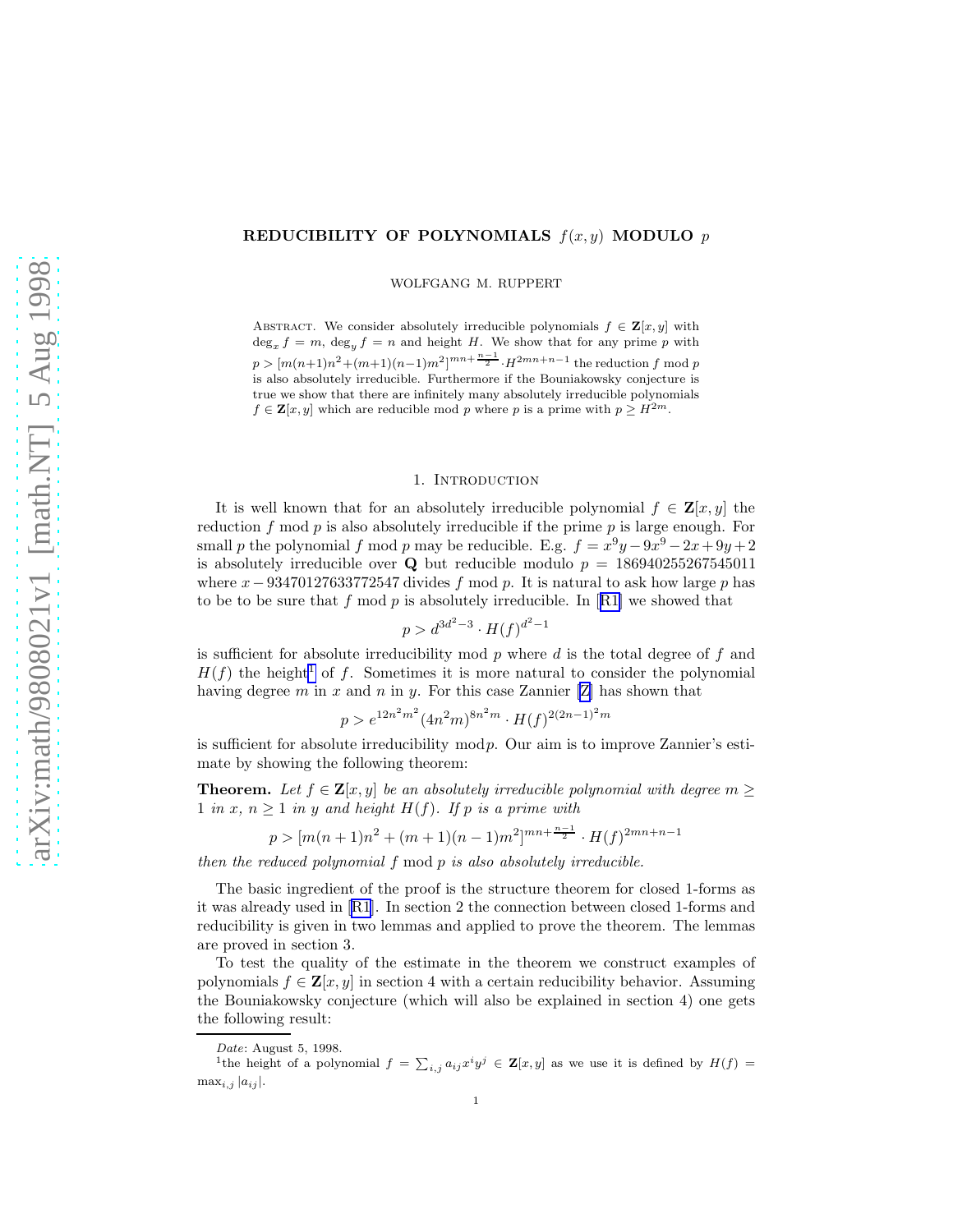#### 2 WOLFGANG M. RUPPERT

**Proposition.** Let  $m, n \geq 1$  be integers. If the Bouniakowsy conjecture is true there are infinitely many polynomials  $f \in \mathbf{Z}[x, y]$  with  $\deg_x f = m$  and  $\deg_y f = n$  which are absolutely irreducible over Q but reducible for a prime p with

 $p \geq H(f)^{2m}$ .

In case  $n = 1$  the inequality in the theorem is  $p > (2m)^m \cdot H(f)^{2m}$ . The proposition shows then that the exponent  $2m$  is best possible. In case  $n = 2$  the exponentin the theorem is  $4m + 1$ . In [[R2](#page-6-0)] it is shown that the exponent can be improved to 6 (for  $m = 2$ ),  $6\frac{2}{3}$  (for  $m = 3$ ) and  $2m$  (for  $m \ge 4$ ). This supports my belief that the best exponent in the theorem will be smaller than  $2mn + n - 1$  if  $n \geq 2$ .

# 2. A CRITERION FOR REDUCIBILITY

If  $f(x, y)$  is a polynomial with  $\deg_x f = m$  and  $\deg_y f = n$  we write  $\deg f =$  $(m, n)$ . The notation  $\deg f \leq (m, n)$  will mean that  $\deg_x f \leq m$ ,  $\deg_y f \leq n$ . If it happens that we write deg  $f \leq (m, n)$  with  $m < 0$  or  $n < 0$  then  $f = 0$ .

The following lemmas contain our criterion for reducibility.

**Lemma 1.** Let k be an arbitrary algebraically closed field and  $f(x, y) \in k[x, y]$  a reducible polynomial with deg  $f = (m, n)$ . Then there are polynomials  $r, s \in k[x, y]$ with deg  $r \leq (m-1, n)$  and deg  $s \leq (m, n-2)$  such that

$$
\frac{\partial}{\partial y}\left(\frac{r}{f}\right) = \frac{\partial}{\partial x}\left(\frac{s}{f}\right) \quad \text{and} \quad (r,s) \neq (0,0).
$$

**Lemma 2.** Let k be an arbitrary algebraically closed field of characteristic  $0$  and  $f(x, y) \in k[x, y]$  with deg  $f = (m, n)$  and  $n \ge 1$ . If there are polynomials  $r, s \in$  $k[x, y]$  with  $\deg r \le (m - 1, n)$  and  $\deg s \le (m, n - 2)$  such that

$$
\frac{\partial}{\partial y}\left(\frac{r}{f}\right) = \frac{\partial}{\partial x}\left(\frac{s}{f}\right) \quad \text{and} \quad (r,s) \neq (0,0)
$$

then f is reducible.

The proof of the lemmas will be postponed to the next section. We remark that the example  $f = x$ ,  $r = 1$ ,  $s = 0$  shows that  $n \ge 1$  is a necessary condition in lemma 2.

We reformulate the lemmas: Let  $f \in k[x, y]$  have degree  $(m, n)$  and assume that  $m, n \geq 1$ . When do we find  $r, s \in k[x, y]$  with  $\deg r \leq (m-1, n)$  and  $\deg s \leq$  $(m, n - 2)$  such that the equation

(1) 
$$
\frac{\partial}{\partial y} \left( \frac{r}{f} \right) = \frac{\partial}{\partial x} \left( \frac{s}{f} \right)
$$

holds? We write

$$
f = \sum_{\substack{0 \le i \le m \\ 0 \le j \le n}} a_{ij} x^i y^j, \quad r = \sum_{\substack{0 \le i \le m-1 \\ 0 \le j \le n}} u_{ij} x^i y^j, \quad s = \sum_{\substack{0 \le i \le m \\ 0 \le j \le n-2}} v_{ij} x^i y^j
$$

with unknowns  $u_{ij}$   $(0 \le i \le m - 1, 0 \le j \le n)$  and  $v_{ij}$   $(0 \le i \le m, 0 \le j \le n - 2)$ . (There are  $m(n + 1) + (m + 1)(n - 1) = 2mn + n - 1$  unknowns  $u_{ij}$  and  $v_{ij}$  if  $m, n \geq 1$ .) Equation (1) can be written as

$$
\frac{\partial r}{\partial y}f - r\frac{\partial f}{\partial y} - \frac{\partial s}{\partial x}f + s\frac{\partial f}{\partial x} = 0.
$$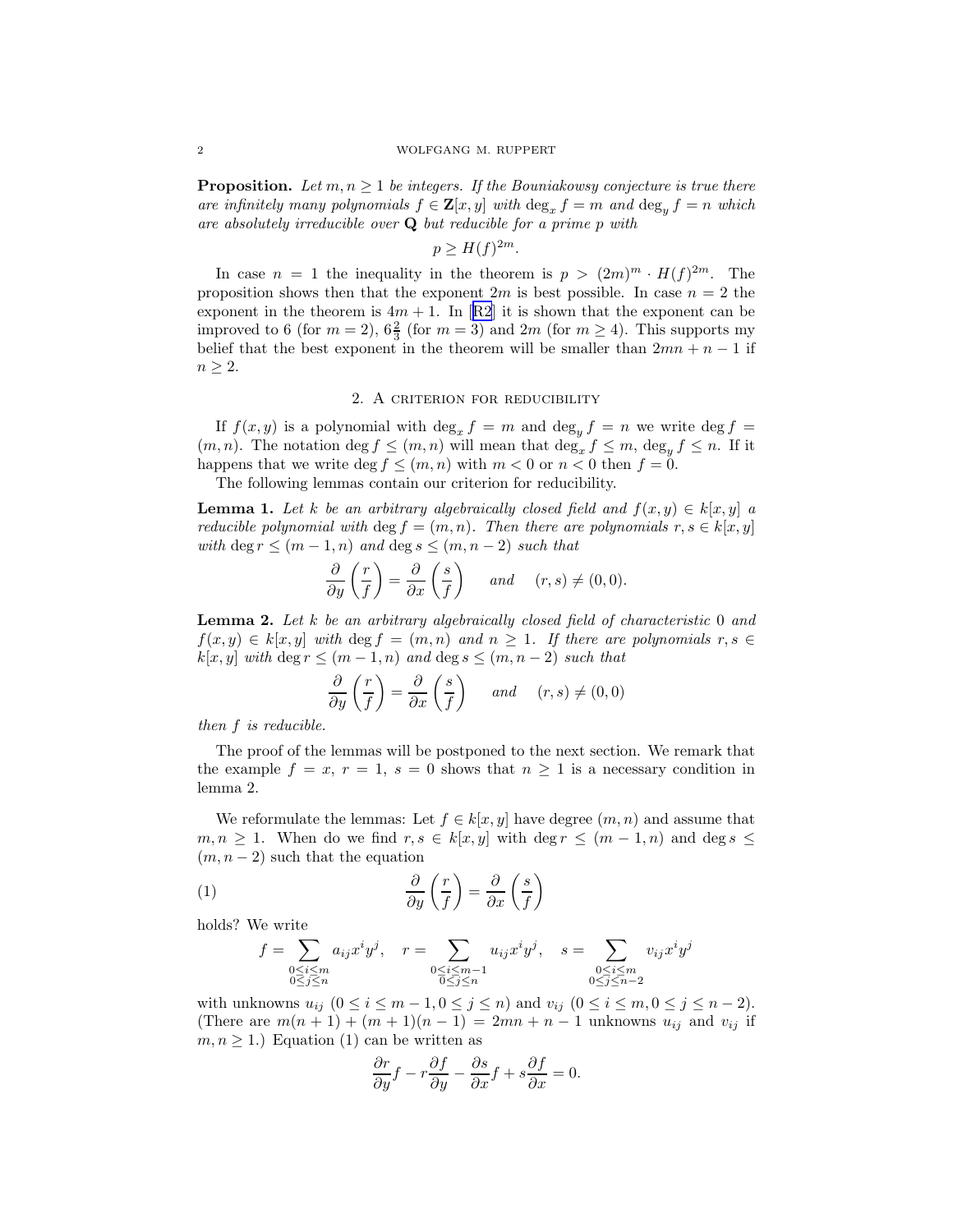We have

$$
\frac{\partial r}{\partial y}f - r\frac{\partial f}{\partial y} - \frac{\partial s}{\partial x}f + s\frac{\partial f}{\partial x} = \sum_{k,l} g_{kl}x^k y^l
$$

with

$$
g_{kl} = \sum_{(i,j)\in A_{kl}} (-l+2j-1)a_{k-i,l-j+1}u_{ij} + \sum_{(i,j)\in B_{kl}} (k-2i+1)a_{k-i+1,l-j}v_{ij}
$$

where

$$
A_{kl} = \{(i,j): 0 \le k - i \le m, \quad 0 \le l - j + 1 \le n, \quad 0 \le i \le m - 1, \quad 0 \le j \le n\},
$$
  
\n
$$
B_{kl} = \{(i,j): 0 \le k - i + 1 \le m, \quad 0 \le l - j \le n, \quad 0 \le i \le m, \quad 0 \le j \le n - 2\}.
$$

One sees that deg  $\sum g_{kl}x^ky^l \leq (2m-1, 2n-2)$ . Equation (1) is satisfied iff we find  $u_{ij}, v_{ij} \in k$  with

$$
g_{00} = \cdots = g_{2m-1,2n-2} = 0.
$$

We can write this as a matrix equation

$$
\left(\begin{array}{c}g_{00} \\ \vdots \\ g_{2m-1,2n-2}\end{array}\right) = M(f) \cdot \left(\begin{array}{c}u_{00} \\ \vdots \\ u_{m-1,n} \\ v_{00} \\ \vdots \\ v_{m,n-2}\end{array}\right) = 0
$$

where the entries of the matrix  $M(f)$  are coefficients of certain  $g_{kl}$  with respect to  $u_{ij}$  and  $v_{ij}$ .

With these notations it is clear that equation (1) has a nontrivial solution iff  $M(f)$  has rank  $\lt (2mn+n-1)$ , i.e. all  $(2mn+n-1)\times(2mn+n-1)$ -submatrices of  $M(f)$  vanish. Now we can reformulate the two lemmas for  $f \in k[x, y]$  in terms of the matrix  $M(f)$ :

- If f is reducible then  $\text{rank}M(f) < 2mn + n 1$ .
- If k has characteristic 0 and  $\text{rank}M(f) < 2mn + n 1$  then f is reducible.

We apply this to prove the theorem: Let  $f \in \mathbf{Z}[x, y]$  be absolutely irreducible of degree  $(m, n)$ . Then the matrix  $M(f)$  has rank  $2mn + n - 1$ , i.e. there is a  $(2mn + n - 1) \times (2mn + n - 1)$ -submatrix  $M_0$  of  $M(f)$  with det  $M_0 \neq 0$ . We will estimate  $\det M_0$  using Hadamard's estimate for determinants. To do this we have to know the  $L_2$ -norm of the rows of  $M_0$ . A row of  $M_0$  is given by the coefficients of a linear form  $g_{kl}$  with respect to the variables  $u_{ij}$  and  $v_{ij}$ . We have

$$
||g_{kl}||_2^2 = \sum_{(i,j)\in A_{kl}} (-l+2j-1)^2 a_{k-i,l-j+1}^2 + \sum_{(i,j)\in B_{kl}} (k-2i+1)^2 a_{k-i+1,l-j}^2 \le
$$
  
 
$$
\leq (\sum_{(i,j)\in A_{kl}} (-l+2j-1)^2 + \sum_{(i,j)\in B_{kl}} (k-2i+1)^2) \cdot H(f)^2.
$$

If  $(i, j) \in A_{kl}$  then  $0 \leq l-j+1 \leq n$  and  $0 \leq j \leq n$  so that  $-n \leq -(l-j+1)+j \leq n$ and  $(-l + 2j - 1)^2 \le n^2$ . Furthermore  $\#A_{kl} \le m(n + 1)$ .

If  $(i, j) \in B_{kl}$  then  $0 \leq k-i+1 \leq m$  and  $0 \leq i \leq m$  so that  $-m \leq (k-i+1)-i \leq$ *m* and  $(k - 2i + 1)^2$  ≤ *m*<sup>2</sup>. Furthermore  $#B_{kl}$  ≤  $(m + 1)(n - 1)$ .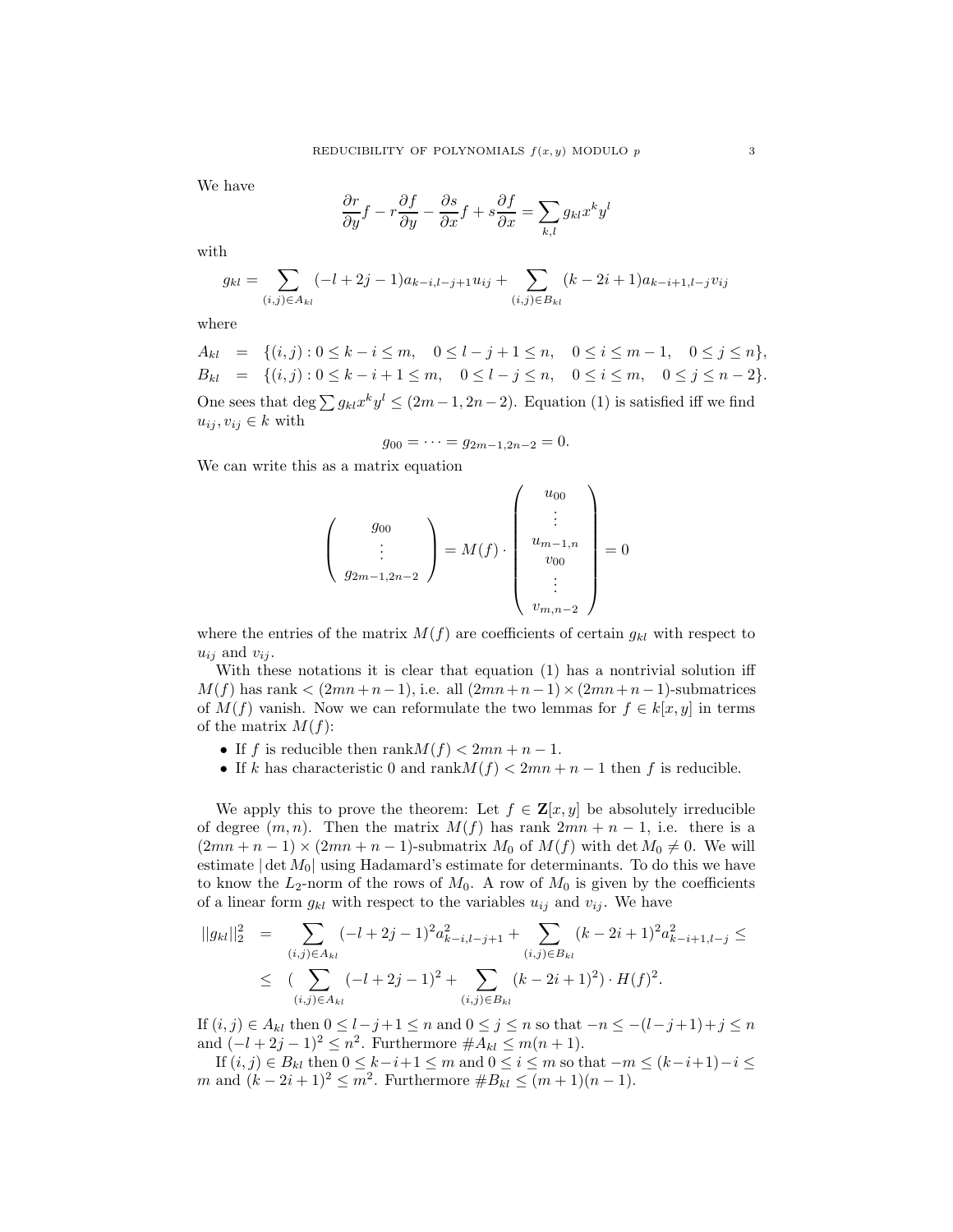This implies

 $||g_{kl}||_2^2 \leq (n^2 \cdot \#A_{kl} + m^2 \cdot \#B_{kl}) \cdot H(f)^2 \leq [m(n+1)n^2 + (m+1)(n-1)m^2] \cdot H(f)^2$ so that the  $L_2$ -norm of a row of  $M_0$  is  $\leq \sqrt{[m(n+1)n^2 + (m+1)(n-1)m^2] \cdot H(f)^2}$ and therefore using Hadamard

$$
|\det M_0| \leq \sqrt{[m(n+1)n^2 + (m+1)(n-1)m^2] \cdot H(f)^2}^{2mn+n-1}
$$
  
= 
$$
[m(n+1)n^2 + (m+1)(n-1)m^2]^{mn + \frac{n-1}{2}} \cdot H(f)^{2mn+n-1}.
$$

Now if  $p$  is any prime with

$$
p > [m(n+1)n^{2} + (m+1)(n-1)m^{2}]^{mn + \frac{n-1}{2}} \cdot H(f)^{2mn+n-1}
$$

then  $0 < |\det M_0| < p$  which implies that  $\det M_0 \neq 0 \text{ mod } p$  so that  $M(f)$  considered as a matrix over  $\mathbf{F}_p$  has rank  $2mn+n-1$  and f mod p is absolutely irreducible by the above criterion. This proves our theorem.

# 3. Proof of Lemma 1 and 2

We start with a remark: If k is an algebraically closed field and  $g \in k[x, y]$  satisfies  $\frac{\partial g}{\partial x} = \frac{\partial g}{\partial y} = 0$  then g is constant in characteristic 0 or a p-power in characteristic p. In each case,  $g$  is not irreducible.

*Proof of Lemma 1:* Let  $f \in k[x, y]$  be reducible of degree  $(m, n)$ . We have to construct a nontrivial solution for the equation  $\frac{\partial}{\partial y}(\frac{r}{f}) = \frac{\partial}{\partial x}(\frac{s}{f})$  with deg  $r \leq$  $(m-1, n)$  and deg  $s \leq (m, n-2)$ . We distinguish different cases: Case I: f is squarefree. We write  $f = gh$  with  $\deg_y g = \ell$  and we can assume that

h is irreducible. Writing

 $g = b_0(x) + b_1(x)y + \cdots + b_\ell(x)y^\ell$ ,  $h = c_0(x) + c_1(x)y + \cdots + c_{n-\ell}(x)y^{n-\ell}$ gives

$$
\frac{\partial g}{\partial y}h = b_1(x)c_0(x) + \cdots + \ell b_\ell(x)c_{n-\ell}(x)y^{n-1},
$$

$$
g\frac{\partial h}{\partial y} = b_0(x)c_1(x) + \cdots + (n-\ell)b_\ell(x)c_{n-\ell}(x)y^{n-1}.
$$

*Case I.1:*  $\ell \neq 0$  in k. Take

$$
r = (n - \ell)\frac{\partial g}{\partial x}h - \ell g \frac{\partial h}{\partial x}
$$
 and  $s = (n - \ell)\frac{\partial g}{\partial y}h - \ell g \frac{\partial h}{\partial y}$ .

One sees at once that  $\frac{\partial}{\partial y}(\frac{r}{f}) = \frac{\partial}{\partial x}(\frac{s}{f})$  holds and that by construction deg  $r \leq$  $(m-1,n)$ , deg  $s \leq (m, n-2)$ . If we had  $r = s = 0$  then h would divide  $\frac{\partial h}{\partial x}$  and  $\frac{\partial h}{\partial y}$ which would imply  $\frac{\partial h}{\partial x} = \frac{\partial h}{\partial y} = 0$ , contradicting the irreducibility of h. Therefore  $(r, s) \neq (0, 0)$  and we are done.

*Case I.2:*  $\ell = 0$  in k. Then  $\deg_y \frac{\partial g}{\partial y} h \leq n - 2$ . Take

$$
r = \frac{\partial g}{\partial x}h, \quad s = \frac{\partial g}{\partial y}h.
$$

Then the equation  $\frac{\partial}{\partial y}(\frac{r}{f}) = \frac{\partial}{\partial x}(\frac{s}{f})$  is satisfied with deg  $r \leq (m-1,n)$  and deg  $s \leq$  $(m, n-2)$ . Also  $(r, s) \neq (0, 0)$  else g would be a p-power contradicting the fact that  $f$  is supposed to be squarefree.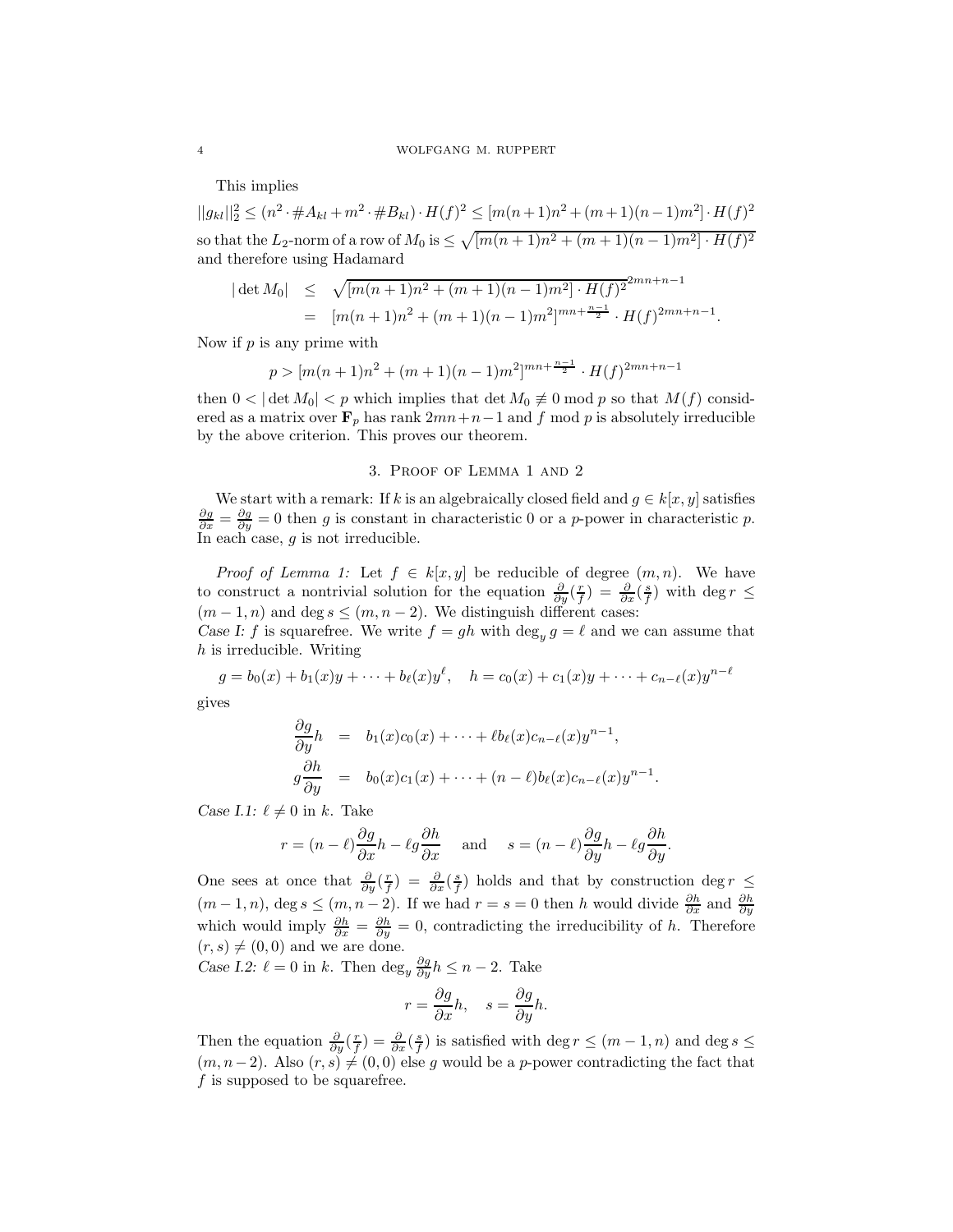Case II: f is not squarefree. We write  $f = g^2 h$  and we can assume that g is irreducible. Take

$$
r = h \frac{\partial g}{\partial x}
$$
 and  $s = h \frac{\partial g}{\partial y}$ .

Then  $(r, s) \neq (0, 0)$  because g is irreducible and

$$
\frac{r}{f} = \frac{1}{g^2} \frac{\partial g}{\partial x} = \frac{\partial}{\partial x} (-\frac{1}{g}), \quad \frac{s}{f} = \frac{1}{g^2} \frac{\partial g}{\partial y} = \frac{\partial}{\partial y} (-\frac{1}{g})
$$

shows that  $\frac{\partial}{\partial y}\left(\frac{r}{f}\right) = \frac{\partial}{\partial x}\left(\frac{s}{f}\right)$  holds. It is clear that deg  $r \leq (m-1,n)$  and deg  $s \leq$  $(m, n - 2)$ .

*Proof of Lemma 2:* Suppose that k is algebraically closed of characteristic 0,  $f \in k[x, y]$  is irreducible with deg  $f = (m, n)$  and

$$
\frac{\partial}{\partial y}\left(\frac{r}{f}\right) = \frac{\partial}{\partial x}\left(\frac{s}{f}\right)
$$

with deg  $r \leq (m-1, n)$ , deg  $s \leq (m, n-2)$  and  $(r, s) \neq (0, 0)$ . The equation implies that

$$
\omega = \frac{r}{f}dx + \frac{s}{f}dy
$$

is a nontrivial closed differential form. Now the structure theorem for closed 1-forms (cf.[[R1](#page-6-0), Satz 2, p.172]) says that  $\omega$  has the form

$$
\omega = \sum_{i=1}^{u} \lambda_i \frac{dp_i}{p_i} + d(\frac{g}{q_1^{e_1} \dots q_v^{e_v}})
$$

where  $p_i, q_j \in k[x, y]$  are irreducible,  $g \in k[x, y]$ ,  $\lambda_i \in k$ ,  $e_j \geq 0$ ,  $p_1, \ldots, p_u$  are pairwise prime,  $q_1, \ldots, q_v, g$  are pairwise prime. Comparing the coefficients of dx and dy gives

$$
\frac{r}{f} = \frac{\lambda_1 \frac{\partial p_1}{\partial x}}{p_1} + \dots + \frac{\lambda_r \frac{\partial p_u}{\partial x}}{p_u} + \frac{\frac{\partial g}{\partial x}}{q_1^{e_1} \dots q_v^{e_v}} - \frac{e_1 g \frac{\partial q_1}{\partial x}}{q_1^{e_1 + 1} q_2^{e_2} \dots q_v^{e_v}} - \dots - \frac{e_v g \frac{\partial q_v}{\partial x}}{q_1^{e_1} \dots q_{s-1}^{e_{s-1}} q_v^{e_v+1}}
$$
\n
$$
\frac{s}{f} = \frac{\lambda_1 \frac{\partial p_1}{\partial y}}{p_1} + \dots + \frac{\lambda_u \frac{\partial p_u}{\partial y}}{p_u} + \frac{\frac{\partial g}{\partial y}}{q_1^{e_1} \dots q_v^{e_v}} - \frac{e_1 g \frac{\partial q_1}{\partial y}}{q_1^{e_1 + 1} q_2^{e_2} \dots q_v^{e_v}} - \dots - \frac{e_v g \frac{\partial q_v}{\partial y}}{q_1^{e_1} \dots q_{s-1}^{e_{s-1}} q_v^{e_v+1}}
$$

 $k[x, y]$  is factorial and therefore we have for each  $p_i$  and  $q_j$  a valuation  $v_{p_i}$  and  $v_{q_j}$ . If  $g \neq 0$  and  $e_j \geq 1$  for some j we would get  $v_{q_j}(\frac{r}{f}) = -e_j - 1 \leq -2$  or  $v_{q_j}(\frac{s}{f}) =$  $-e_j - 1 \leq -2$  as  $\left(\frac{\partial q_j}{\partial x}, \frac{\partial q_j}{\partial y}\right) \neq (0, 0)$ , a contradiction to the irreducibility of f. Therefore we can assume  $e_1 = \cdots = e_v = 0$ . If  $\lambda_i \neq 0$  and  $p_i$  is prime to f then  $\left(\frac{\partial p_i}{\partial x}, \frac{\partial p_i}{\partial y}\right) \neq (0, 0)$  would imply  $v_{p_i}(\frac{r}{f}) = -1$  or  $v_{p_i}(\frac{s}{f}) = -1$ , a contradiction. We can write now

$$
\omega = \lambda \frac{df}{f} + dg
$$

with  $\lambda \in k$  which gives

$$
r = \lambda \frac{\partial f}{\partial x} + f \frac{\partial g}{\partial x}
$$
 and  $s = \lambda \frac{\partial f}{\partial y} + f \frac{\partial g}{\partial y}$ .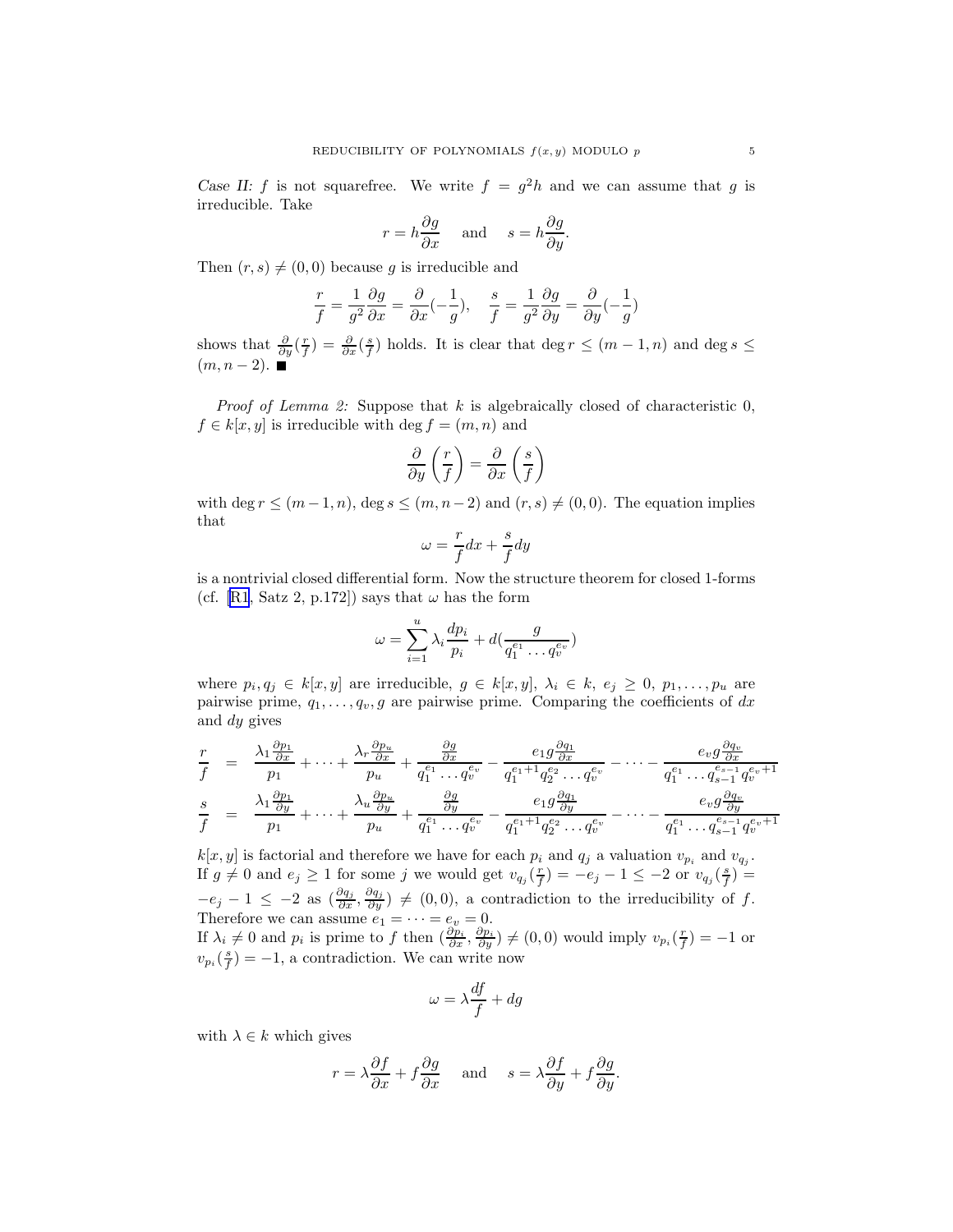If  $\frac{\partial g}{\partial x} \neq 0$  then r would have degree  $\geq m$  in x, a contradiction, if  $\frac{\partial g}{\partial y} \neq 0$  then s would have degree  $\geq n$  in y, a contradiction. Therefore we get

$$
r = \lambda \frac{\partial f}{\partial x}
$$
 and  $s = \lambda \frac{\partial f}{\partial y}$ 

with  $\lambda \neq 0$ . As  $n \geq 1$  we can write  $f = a_0(x) + \cdots + a_n(x)y^n$  with  $a_n(x) \neq 0$  and get  $\frac{\partial f}{\partial y} = a_1(x) + \cdots + na_n(x)y^{n-1}$  which shows that s has degree  $n-1$  in y, a contradiction. Therefore f can not be irreducible. This proves the lemma.

#### 4. Examples

In the following lemma families of polynomials are constructed with an explicit reducibility condition.

- **Lemma 3.** 1. Let k be an algebraically closed field of characteristic  $\neq 2, m, n \geq 1$ 1 integers and  $t \in k$ . The polynomial  $f_t(x, y) = (tx^m - 2x + 2) + (x^m - t)y^n \in$  $k[x, y]$  is reducible if and only if  $(t^2 + 2)^m - 2^m t = 0$ . In this case the factor  $x-\frac{t^2+2}{2}$  splits off.
	- 2. The polynomial  $g_m(t) = (t^2 + 2)^m 2^m t \in \mathbf{Z}[t]$  is irreducible over **Q** and  $\gcd\{g_m(\ell): \ell \in \mathbf{N}\} = 1.$

Proof:

1. Suppose first that  $tx^m - 2x + 2$  and  $x^m - t$  are relatively prime and  $f_t$  is reducible. Then  $f_t$  is reducible as a polynomial in y with coefficients in  $k(x)$ and therefore  $\frac{-tx^m+2x-2}{x^m-t}$  is a nontrivial power in  $k(x)$ . Then  $-tx^m+2x-2$ and  $x^m - t$  have to be nontrivial powers in  $k[x]$  and therefore inseparable. But  $x^m - t$  is inseparable only if  $m = 0$  or  $t = 0$  in k and for both cases  $-tx^m + 2x - 2$  is separable. So this case can not happen.

If  $tx^m - 2x + 2$  and  $x^m - t$  have a common factor  $x - u$  for some  $u \in k$  then  $f_t$  is clearly reducible. This happens iff  $tu^m - 2u + 2 = u^m - t = 0$  which is equivalent to  $u = \frac{t^2+2}{2}$  and  $(t^2+2)^m - 2^m t = 0$  which proves part 1 of the lemma.

2. Let  $\alpha \in \overline{\mathbf{Q}}$  be any root of  $g_m$  over  $\mathbf{Q}$ , i.e.  $\alpha = (\frac{\alpha^2+2}{2})^m$ . Define  $\beta =$  $\frac{\alpha^2+2}{2} \in \mathbf{Q}(\alpha)$ . Then  $\alpha = \beta^m \in \mathbf{Q}(\beta)$  and therefore  $\mathbf{Q}(\alpha) = \mathbf{Q}(\beta)$ . Finally  $0 = \alpha^2 + 2 - 2\beta = \beta^{2m} - 2\beta + 2$  shows that  $\beta$  is a root of the irreducible Eisenstein polynomial  $t^{2m} - 2t + 2$ , which implies that  $\mathbf{Q}(\alpha) = \mathbf{Q}(\beta)$  has degree 2m over **Q**. Therefore  $g_m = (t^2 + 2)^m - 2^m t$  is irreducible over **Q**. From  $g_m(0) = 2^m$  and  $g_m(1) \equiv 1 \mod 2$  one sees that  $\gcd\{g_m(\ell) : \ell \in \mathbb{N}\} = 1$ .

To construct infinitely many examples with the right reduction behavior we use the very plausible Bouniakowsky conjecture which was generalized by Schinzel as hypothesis H (cf.[[B\]](#page-6-0),[\[S\]](#page-6-0)):

**Conjecture** (Bouniakowsky). If  $g(t) \in \mathbf{Z}[t]$  is irreducible and  $N = \text{gcd}\{g(\ell) : \ell \in \mathbf{Z}[t] \}$  $\mathbf{N}\}\$  then there are infinitely many  $\ell \in \mathbf{N}$  such that  $\frac{1}{N}|g(\ell)|$  is a prime.

Now we prove our proposition of section 1. We use the notations and results of the previous lemma. Let  $m, n \geq 1$  be integers and take

$$
f_{\ell}(x, y) = (\ell x^{m} - 2x + 2) + (x^{m} - \ell)y^{n} \in \mathbf{Z}[x, y]
$$